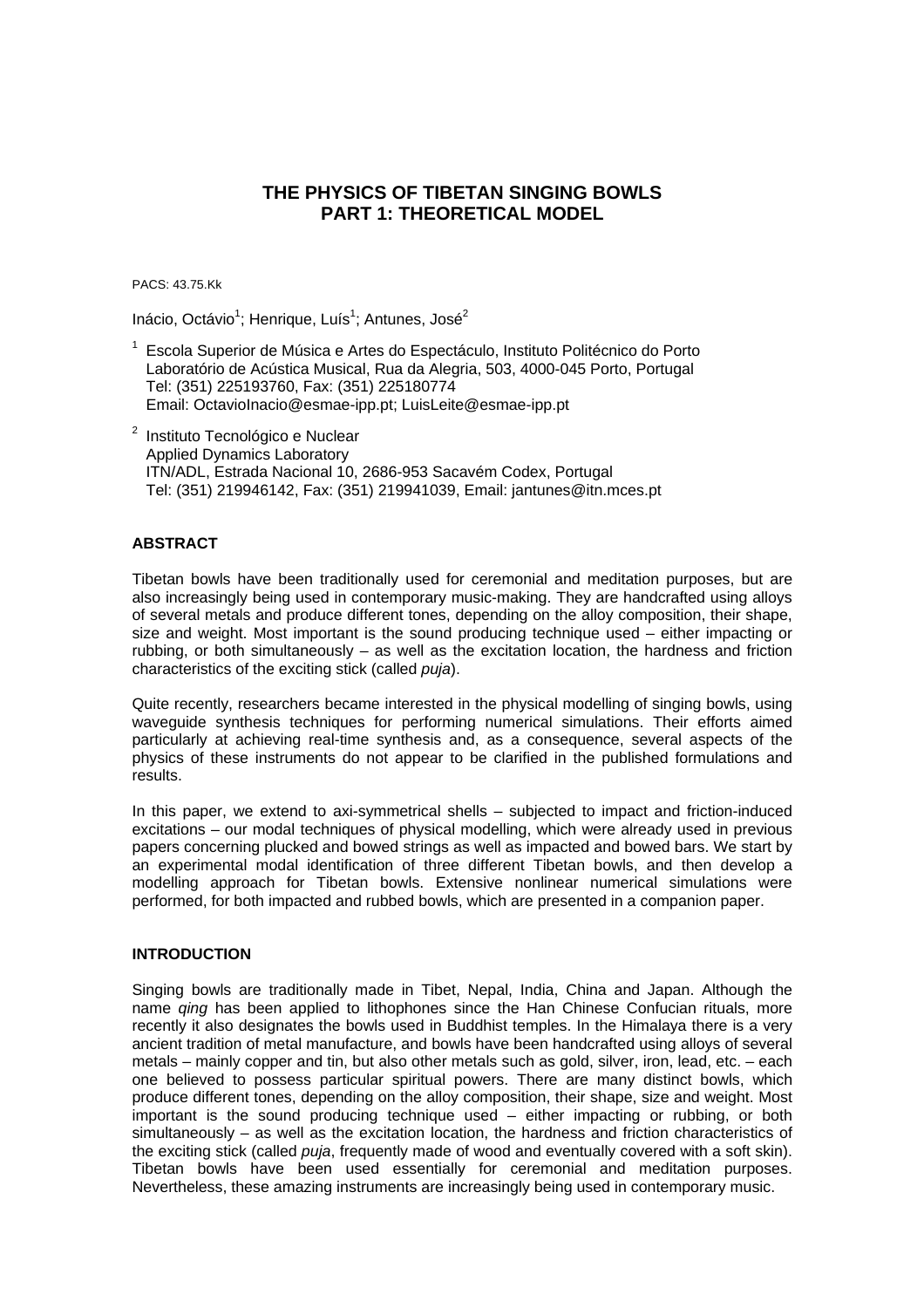Quite recently, some researchers became interested in the physical modelling of singing bowls, using waveguide synthesis techniques for performing numerical simulations [1-3]. Their efforts aimed particularly at achieving real-time synthesis. Therefore, understandably, several aspects of the physics of these instruments do not appear to be clarified in the published formulations and results. For instance, to our best knowledge, an account of the radial and tangential vibratory motion components of the bowl shell – and their dynamical coupling – has been ignored in the published literature. Also, how these motion components relate to the travelling position of the *puja* contact point is not clear at the present time. Details of the contact/friction interaction models used in simulations have been seldom provided, and the significance of the various model parameters has not been asserted. On the other hand, experiments clearly show that beating phenomena arises even for near-perfectly symmetrical bowls, an important aspect which the published modelling techniques seem to miss (although beating from closely mistuned modes has been addressed – not without some difficulty  $[3]$  – but this is a quite different aspect). Therefore, it appears that several important aspects of the excitation mechanism in singing bowls still lack clarification.

In this paper, we extend to axi-symmetrical shells – subjected to impact and friction-induced excitations – our modal techniques of physical modelling, which were already used in previous papers concerning plucked and bowed strings [4-7] as well as impacted and bowed bars [7-10]. Our approach is based on a modal representation of the unconstrained system  $-$  here consisting on two orthogonal families of modes of similar (or near-similar) frequencies and shapes. The bowl modeshapes have radial and tangential motion components, which are prone to be excited by the normal and frictional contact forces between the bowl and the impact/sliding *puja*. At each time step, the generalized (modal) excitations are computed by projecting the normal and tangential interaction forces on the modal basis. Then, time-step integration of the modal differential equations is performed using an explicit algorithm. The physical motions at the contact location (and any other selected points) are obtained by modal superposition. This enables the computation of the motion-dependent interaction forces, and the integration proceeds. Details on the specificities of the contact and frictional models used in our simulations are given. An experimental modal identification has been performed for three different Tibetan bowls (Figure 1), the main results of which are supplied. Then, we produce an extensive series of nonlinear numerical simulations, for both impacted and rubbed bowls, showing the influence of the contact/friction parameters on the dynamical responses. From our computations, sounds and animations have been produced, which are reported in a companion paper [11].



**Figure 1 – Picture of the three singing bowls and** *pujas* **used in the experiments: Bowl 1 (**φ **= 180 mm) ; Bowl 2 (**φ **= 152 mm); Bowl 3 (**φ **= 140 mm).** 

## **EXPERIMENTAL MODAL IDENTIFICATION**

In order to estimate the natural frequencies  $\omega_n$ , damping values  $\zeta_n$ , modal masses  $m_n$  and modeshapes  $\varphi_n(\theta, z)$  to be used in the numerical simulations, an experimental modal identification based on impact testing was performed for three bowls. A mesh of 120 test locations was defined for each instrument (e.g., 24 points regularly spaced azimuthally, at 5 different heights). Impact excitation was performed on all of the points and the radial responses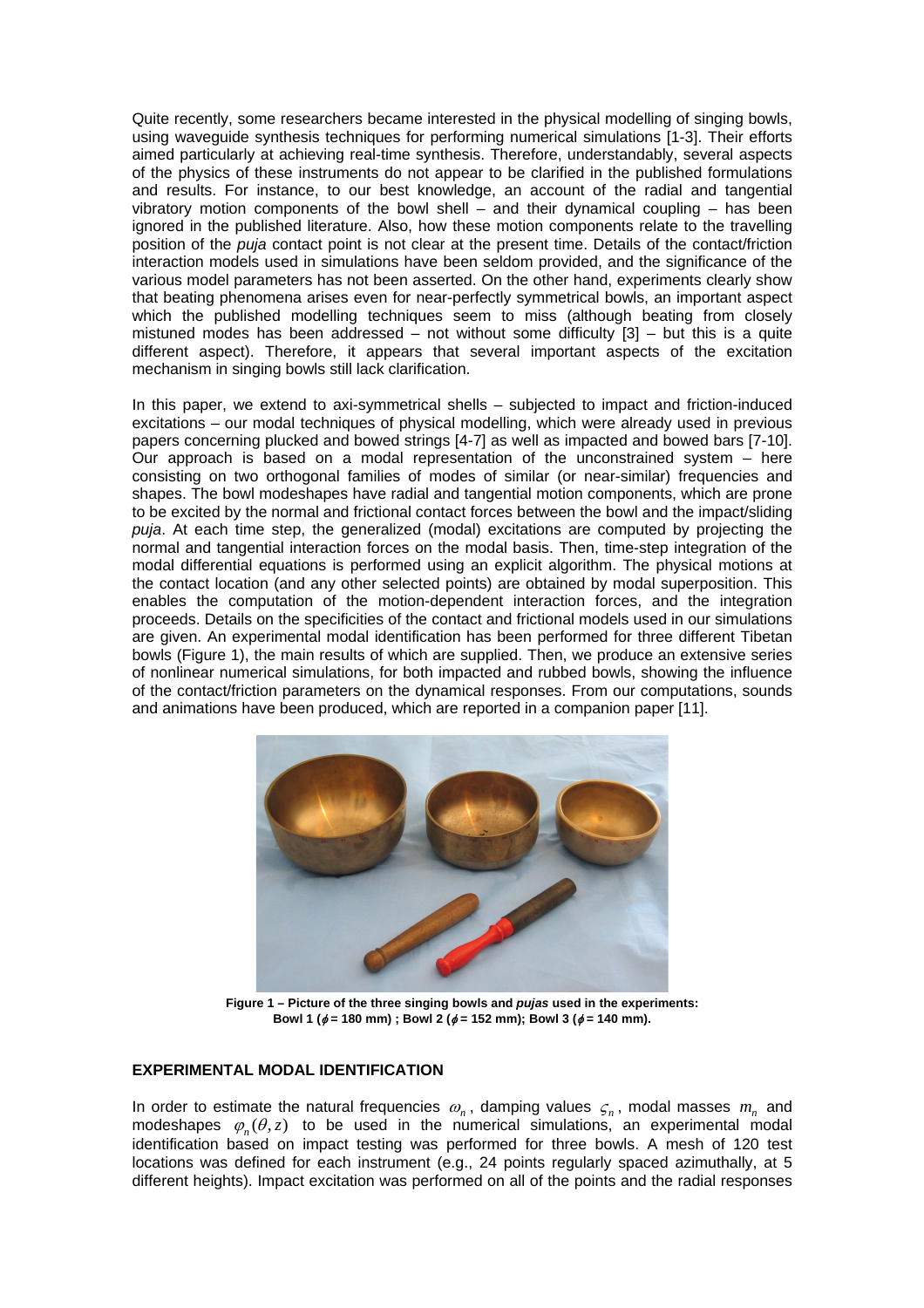were measured by two accelerometers attached to inner side of the bowl at two positions, located at the same horizontal plane (near the rim) with a relative angle of 55º between them, as can be seen in Figure 2(a). Modal identification was achieved by developing a MDOF algorithm in the frequency domain [12]. The modal parameters were optimized in order to minimize the error  $\varepsilon(\omega_n, \zeta_n, m_n, \varphi_n)$  between the measured transfer functions  $H_{\alpha}( \omega ) = \ddot{Y}_{\alpha}( \omega ) / F_{\alpha}( \omega)$  and the fitted modal model  $\hat{H}_{_{cr}}(\omega;\omega_{_{n}},\varsigma_{_{n}},m_{_{n}},\varphi_{_{n}})$ , for all measurements ( $P_{_{e}}$  excitation and  $P_{_{r}}$  response locations), in a given frequency range  $[$   $\mathcal{O}_{_{\sf min}},$   $\mathcal{O}_{_{\sf max}}]$  encompassing  $\,N\,$  modes. Hence:

$$
\varepsilon(\omega_n, \varsigma_n, m_n, \varphi_n) = \sum_{e=1}^{P_e} \sum_{r=1}^{P_r} \int_{\omega_{\min}}^{\omega_{\max}} \left[ H_{er}(\omega) - \hat{H}_{er}(\omega; \omega_n, \varsigma_n, m_n, \varphi_n) \right] d\omega \tag{1}
$$

with: 
$$
\hat{H}_{er}(\omega;\omega_n,\varsigma_n,m_n,\varphi_n) = \sum_{n=n_1}^{n_1+N} -\omega^2 \frac{A_n^{er}}{\omega_n^2 - \omega^2 + 2i\omega \omega_n \varsigma_n} - \omega^2 C_1 + C_2
$$
 (2)

where the modal amplitude coefficients are given as  $A_n^{er} = \varphi_n(\theta_e, z_e) \varphi_n(\theta_r, z_r) / m_n$  and the two last terms in (2) account for modes located out of the identified frequency-range. The values of the modal masses obviously depend on how modeshapes are normalized (we used  $\varphi(\theta, z) \big|_{\text{max}} = 1$ ). Note that the identification is nonlinear in  $\omega_n$  and  $\varsigma_n$  but linear in  $A_n^{er}$ .

Results from the experiments on the three bowls show the existence of 5 to 7 prominent resonances with very low modal damping values up to frequencies about  $4 \sim 6$  kHz. As an illustration, Figure 2(b) depicts the modulus of a frequency response function obtained from Bowl 2, relating the acceleration measured at point 1 to the force applied at the same point.



**Figure 2 – Experimental modal identification of bowl 2: (a) Picture showing the measurement grid and accelerometer locations; (b) Modulus of the accelerance frequency response function** 



**Figure 3 – Experimentally identified modeshapes (***j,k***) of the first 7 elastic modes of Bowl 2 (***j* **relates to the number of nodal meridians and** *k* **to the number nodal circles – see text)** 

The shapes of the identified bowl modes are mainly due to bending waves that propagate azimuthally, resulting in patterns similar to some modeshapes of bells [13]. Following Rossing, notation (*j*,*k*) represents here the number of complete nodal meridians extending over the top of the bowl (half the number of nodes observed along a circumference), and the number of nodal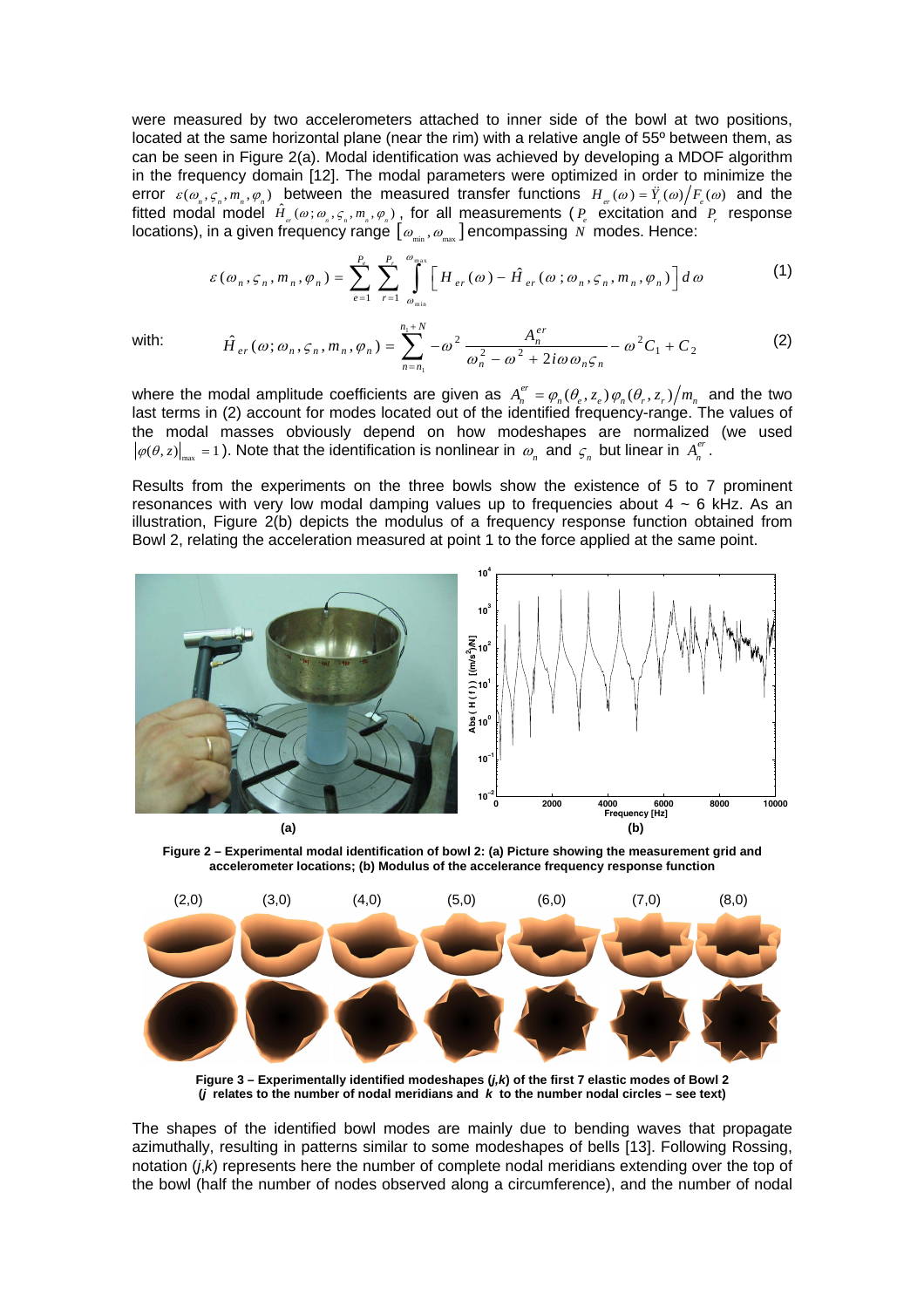circles, respectively. Figure 3 shows perspective and top views of the first 7 "sounding" modeshapes (rigid-body modes are not shown) for Bowl 2, as extracted from experiments. In the frequency-range explored, all the identified modes are of the  $(i,0)$  type, due to the low value of the height to diameter ratio  $(Z/\phi)$  for Tibetan bowls, in contrast to most bells.

Although modal frequencies and damping values were obtained from the modal identification routine, it was soon realized that the accelerometers and their cables had a non-negligible influence on the bowl modal parameters (the very low damping was particularly affected by the instrumentation). Indeed, measurements of the near-field sound pressure radiated by impacted bowls showed slightly higher values for the natural frequencies and much longer decay times, when compared to those displayed after transducers were installed. Hence, we decided to use the modal parameters identified from the acoustic responses of non-instrumented impacted bowls. Modal frequencies were extracted from the sound pressure spectra and damping values were computed from the logarithm-decrement of band-pass filtered (at each mode) sound pressure decays.

Table 1 shows the values of the modal frequencies for the most prominent modes of the three bowls tested, together with their ratios to the fundamental – mode (2,0) –, which are entirely in agreement with the results obtained by Rossing [13]. Interestingly, these ratios are rather similar, in spite of the different bowl shapes, sizes and wall depths. The frequency relationships are mildly inharmonic, which does not affect the definite pitch of this instrument, mainly dominated by the first (2,0) shell mode. As stated, dissipation is very low, with modal damping ratios typically in the range  $\zeta_n = 0.002 \sim 0.015$  % (higher values pertaining to higher-order modes). However, note that these values may increase one order of magnitude, or more, depending on how the bowls are actually supported or handled.

| rable I – Moual Hequencies and Hequency Tanos of the three bowls |                                                |                           |                                                |               |                                                |           |
|------------------------------------------------------------------|------------------------------------------------|---------------------------|------------------------------------------------|---------------|------------------------------------------------|-----------|
|                                                                  | <b>Bowl 1</b>                                  |                           | <b>Bowl 2</b>                                  |               | Bowl 3                                         |           |
|                                                                  | $(m_T = 934 \text{ g}, \phi = 180 \text{ mm})$ |                           | $(m_T = 563 \text{ g}, \phi = 152 \text{ mm})$ |               | $(m_T = 557 \text{ g}, \phi = 140 \text{ mm})$ |           |
| <b>Mode</b>                                                      | $f_n$ [Hz]                                     | $f_{\rm n}\!/\!f_{\rm 1}$ | $f_n$ [Hz]                                     | $f_n\!/\!f_1$ | $f_n$ [Hz]                                     | $f_n/f_1$ |
| (2,0)                                                            | 221                                            | 1,0                       | 314                                            | 1,0           | 528                                            | 1,0       |
| (3,0)                                                            | 614                                            | 2,8                       | 836                                            | 2,7           | 1460                                           | 2,8       |
| (4, 0)                                                           | 1145                                           | 5,2                       | 1519                                           | 4,8           | 2704                                           | 5,1       |
| (5,0)                                                            | 1804                                           | 8,1                       | 2360                                           | 7,5           | 4122                                           | 7,8       |
| (6, 0)                                                           | 2577                                           | 11,6                      | 3341                                           | 10,7          | 5694                                           | 10,8      |
| (7,0)                                                            | 3456                                           | 15,6                      | 4462                                           | 14,2          |                                                |           |
| (8, 0)                                                           | 4419                                           | 20.0                      | 5696                                           | 18,2          |                                                |           |

**Table 1 – Modal frequencies and frequency ratios of the three bowls** 

## **FORMULATION OF THE DYNAMICAL SYSTEM**

#### **Dynamical Formulation of the Bowl in Modal Coordinates**

Perfectly axi-symmetrical structures exhibit double vibrational modes, occurring in orthogonal pairs with identical frequencies (  $\omega_n^{\scriptscriptstyle A}$  =  $\omega_n^{\scriptscriptstyle B}$  ) [14]. However, if a slight alteration of this symmetry is introduced, the natural frequencies of these two degenerate modal families deviate from identical values by a certain amount ∆<sub>@</sub>. The use of these modal pairs is essential for the correct dynamical description of axi-symmetric bodies, under general excitation conditions. Furthermore, shell modeshapes present both radial and tangential components. Figure 4 displays a representation of the first four modeshape pairs, near the bowl rim, where the excitations are usually exerted (e.g.,  $z_a \approx Z$ ). Both the radial (green) and tangential (red) motion components are plotted, which for geometrically perfect bowls can be formulated as:

$$
\varphi_n^A(\theta) = \varphi_n^{A_r}(\theta)\vec{r} + \varphi_n^{A_l}(\theta)\vec{t} \qquad \text{and} \qquad \varphi_n^B(\theta) = \varphi_n^{B_r}(\theta)\vec{r} + \varphi_n^{B_l}(\theta)\vec{t} \qquad (3.4)
$$

$$
\begin{cases}\n\varphi_n^{\mathcal{A}r}(\theta) = \cos(n\theta) \\
\varphi_n^{\mathcal{A}r}(\theta) = -\sin(n\theta)\big/n\n\end{cases}\n\qquad ;\qquad\n\begin{cases}\n\varphi_n^{\mathcal{B}r}(\theta) = \sin(n\theta) \\
\varphi_n^{\mathcal{B}r}(\theta) = \cos(n\theta)\big/n\n\end{cases}\n\qquad (5,6)
$$

with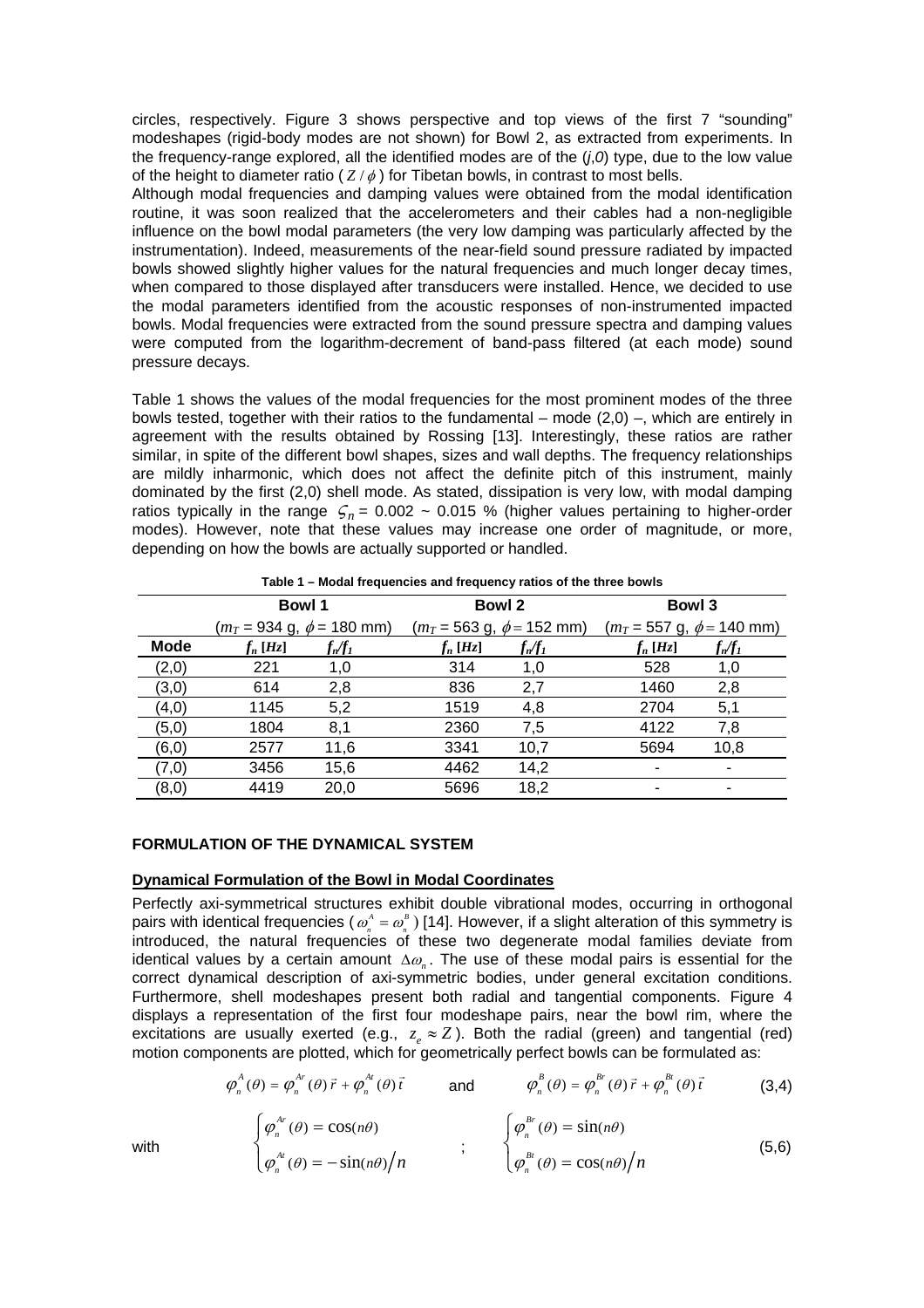where  $\varphi_n^{Ar}(\theta)$  corresponds to the radial component of the *A* family *n*th modeshape,  $\varphi_n^{Ar}(\theta)$  to the tangential component of the *A* family *n*th mode shape, etc. Figure 4 shows that spatial phase angles between orthogonal mode pairs are  $\pi/2j$ . One immediate conclusion can be drawn from the polar diagrams shown and equations (5,6): the amplitude of the tangential modal component decreases relatively to the amplitude of the radial component as the mode number increases. This suggests that only the lower-order modes are prone to engage in selfsustained motion due to tangential rubbing excitation by the *puja*.



**Figure 4 – Mode shapes at the bowl rim of the first four orthogonal mode pairs (Blue: Undeformed; Green: Radial component; Red: Tangential component)** 

If linear dissipation is assumed, the motion of the system can be described in terms of the bowl's two families of modal parameters: modal masses  $m_{n}^{X}$ , modal circular frequencies  $\omega_{n}^{X}$ , modal damping  $\zeta_n^x$ , and mode shapes  $\varphi_n^X(\theta)$  (at the assumed excitation level  $z_e \approx Z$ ), with  $n = 1, 2, \dots, N$ , where *X* stands for the modal family *A* or *B*. The order *N* of the modal truncation is problem-dependent and should be asserted by physical reasoning, supported by the convergence of computational results. The maximum modal frequency to be included,  $\omega_{N}$ , mostly depends on the short time-scales induced by the contact parameters – all modes significantly excited by impact and/or friction phenomena should be included in the computational modal basis.

The forced response of the damped bowl can then be formulated as a set of 2*N* ordinary second-order differential equations:

$$
\left[\begin{bmatrix} M_{A} \end{bmatrix} \begin{bmatrix} 0 \\ 0 \end{bmatrix} \begin{bmatrix} \{\ddot{Q}_{A}(t)\} \\ \{\ddot{Q}_{B}(t)\} \end{bmatrix} + \begin{bmatrix} \begin{bmatrix} C_{A} \end{bmatrix} \end{bmatrix} \begin{bmatrix} 0 \\ 0 \end{bmatrix} \begin{bmatrix} \{\dot{Q}_{A}(t)\} \\ \{\dot{Q}_{B}(t)\} \end{bmatrix} + \begin{bmatrix} \begin{bmatrix} K_{A} \end{bmatrix} \end{bmatrix} \begin{bmatrix} 0 \\ 0 \end{bmatrix} \begin{bmatrix} K_{B} \end{bmatrix} \end{bmatrix} \begin{bmatrix} \{Q_{A}(t)\} \\ \{Q_{B}(t)\} \end{bmatrix} = \begin{Bmatrix} \{\Xi_{A}(t)\} \\ \{\Xi_{B}(t)\} \end{Bmatrix} \tag{7}
$$

where:

 $[M_{x}] = \text{Diag}(m_{1}^{x}, \cdots, m_{n}^{x})$ ,  $[C_{x}] = \text{Diag}(2 m_{1}^{x} \omega_{1}^{x} \zeta_{1}^{x}, \cdots, 2 m_{n}^{x} \omega_{n}^{x} \zeta_{n}^{x})$ ,  $[K_{x}] = \text{Diag}(m_{1}^{x} (\omega_{1}^{x})^{2}, \cdots, m_{n}^{x} (\omega_{n}^{x})^{2})$ are the matrices of the modal parameters (where *X* stands for *A* or *B*), for each of the two orthogonal mode families, while  $\{\mathcal{Q}_x(t)\} = \langle q_1^{\lambda}(t), \cdots, q_N^{\lambda}(t) \rangle^T$  and  $\{\Xi_x(t)\} = \langle \mathfrak{I}_1^{\lambda}(t), \cdots, \mathfrak{I}_N^{\lambda}(t) \rangle^T$  are the vectors of the modal responses and of the generalized forces, respectively. Note that, although equations (7) obviously pertain to a linear formulation, nothing prevents us from including in  $\mathfrak{I}^{\mathfrak{X}}_n(t)$  all the nonlinear effects which arise from the contact/friction interaction between the bowl and the *puja*. Accordingly, the system modes become coupled by such nonlinear effects.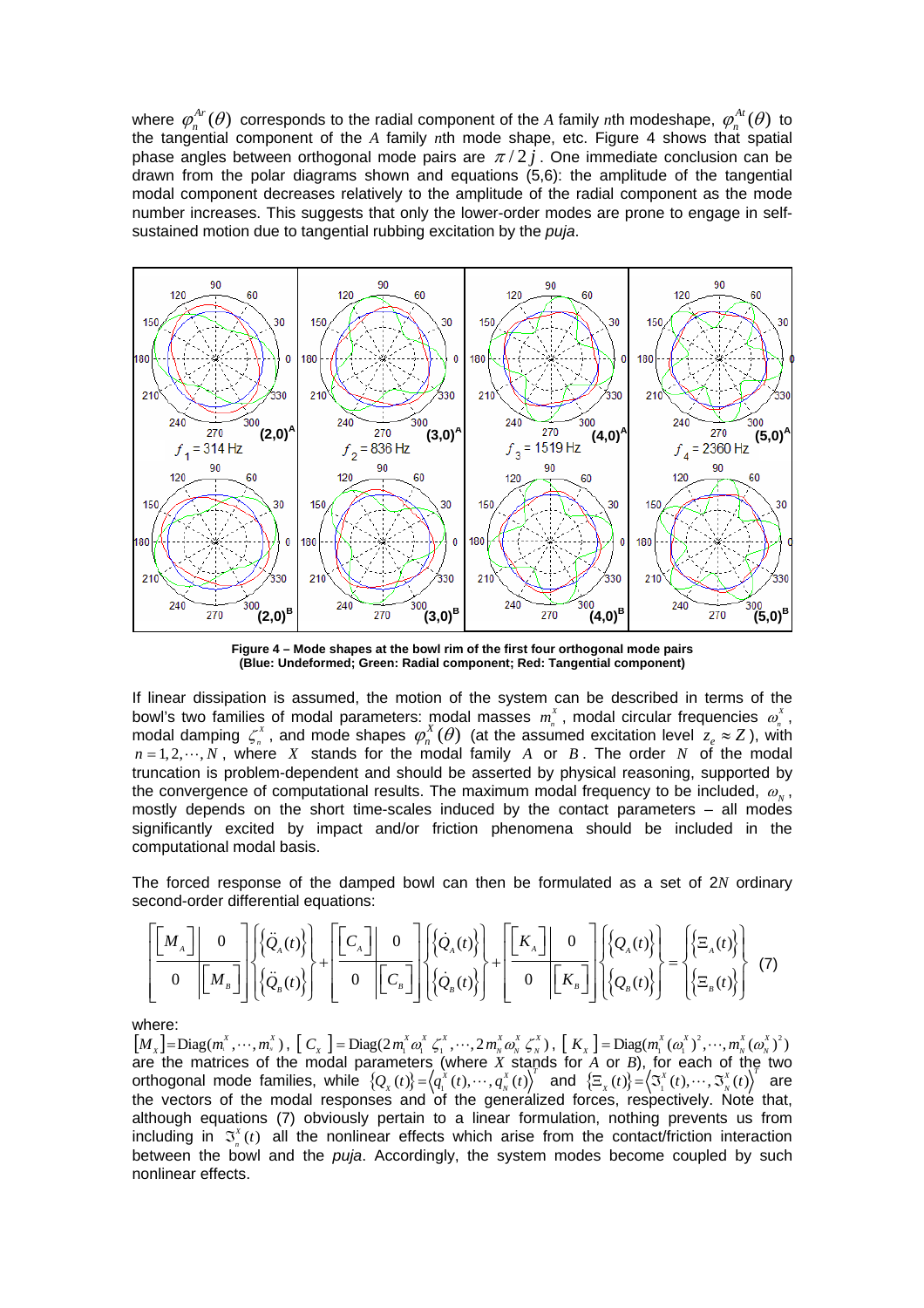The modal forces  $\mathfrak{S}^x_n(t)$  are obtained by projecting the external force field on the modal basis:

$$
\mathfrak{S}_{n}^{X}(t) = \int_{0}^{2\pi} \left[ F_{r}(\theta, t) \varphi_{n}^{X_{r}}(\theta) + F_{r}(\theta, t) \varphi_{n}^{X_{r}}(\theta) \right] d\theta \quad ; \quad n = 1, 2, \cdots, N \tag{8}
$$

where  $F(\theta,t)$  and  $F(\theta,t)$  are the radial (impact) and tangential (friction) force fields applied by the *puja – e.g., a localised impact*  $F_r(\theta, t)$  *and/or a travelling rub*  $F_{r}(\theta, t)$ *. The radial and* tangential physical motions can be then computed at any location  $\theta$  from the modal amplitudes  $q_{n}^{x}(t)$  by superposition:

$$
y_r(t) = \sum_{n=1}^N \left[ \varphi_n^{\mathcal{A}r}(\theta) \cdot q_n^{\mathcal{A}}(t) + \varphi_n^{\mathcal{B}r}(\theta) \cdot q_n^{\mathcal{B}}(t) \right] \quad ; \quad y_r(t) = \sum_{n=1}^N \left[ \varphi_n^{\mathcal{A}r}(\theta) \cdot q_n^{\mathcal{A}}(t) + \varphi_n^{\mathcal{B}r}(\theta) \cdot q_n^{\mathcal{B}}(t) \right] \tag{9.10}
$$

and similarly concerning the velocities and accelerations.

## **Dynamics of the** *Puja* **and Force Field Formulation**

As mentioned before, the excitation of these musical instruments can be performed in two basic different ways: by impact or by rubbing around the rim of the bowl with the *puja* (these two types of excitation can obviously be mixed, resulting in musically interesting effects). The dynamics of the *puja* will be formulated simply in terms of a mass  $m<sub>p</sub>$  subjected to a normal (e.g. radial) force  $F_{N}(t)$  and an *imposed* tangential rubbing velocity  $V_{T}(t)$  – which will be assumed constant in time for all our exploratory simulations [11] – as well as to an initial impact velocity in the radial direction  $V_{\nu}(t_{0})$ . These three parameters will be assumed controlled by the musician, and many distinct sounds may be obtained by changing them: in particular,  $V_u(t) \neq 0$  with  $F_y = V_\tau = 0$  will be "pure" impact, and  $F_N(t) \neq 0$ ,  $V_\tau(t) \neq 0$  with  $V_y(t_0) = 0$  will be "pure" *singing* (see [11]). The radial motion of the *puja*, resulting from the external force applied and the impact/friction interaction with the bowl is given by:

$$
m_{\rho}\ddot{y}_{\rho} = -F_{N}(t) + F_{r}(\theta, t) \tag{11}
$$

#### **Contact Interaction Formulation**

The radial contact force resulting from the interaction between the *puja* and the bowl is simply modelled as a contact stiffness, eventually associated with a contact damping term:

$$
F_{r}(\theta_{c}) = -K_{c} \tilde{y}_{r}(\theta_{c}, t) - C_{c} \dot{\tilde{y}}_{r}(\theta_{c}, t)
$$
\n(12)

where  $\,\tilde y_r\,$  and  $\,\dot{\tilde y}_r\,$  are respectively the bowl/*puja* relative radial displacement and velocity, at the (fixed or travelling) contact location  $\theta_c(t)$ ,  $K_c$  and  $C_c$  are the contact stiffness and damping coefficients, directly related to the *puja* material. Other and more refined contact models – for instance of the hertzian type, eventually with hysteretic behaviour – could easily be implemented instead of (12). Such refinements are however not a priority here.

#### **Friction Interaction Formulation**

In previous papers we have shown the effectiveness of a friction model used for the simulation of bowed strings and bowed bars [4,9]. Such model enabled a clear distinction between sliding and adherence states, sliding friction forces being computed from the Coulomb model  $F_t = -\Big|F_r\Big|\mu_d(\dot{\tilde{y}}_t)sgn(\dot{\tilde{y}}_t)$ , where  $\dot{\tilde{y}}_t$  is the the bowl/*puja* relative tangential velocity, and the adherence state being modelled essentially in terms of a local "adherence" stiffness K<sub>a</sub> and some damping. We were thus able to emulate true friction sticking of the contacting surfaces, whenever  $\left|F_r\right| < \left|F_r\right| \mu_r$ , however at the expense of a longer computational time, as smaller integration time-steps seem to be imposed by the transitions from velocity-controlled sliding states to displacement-controlled adherence states.

In this paper, a simpler approach is taken to model friction interaction, which allows for faster computation times, although it lacks the capability to emulate true friction sticking. The friction force will be formulated as: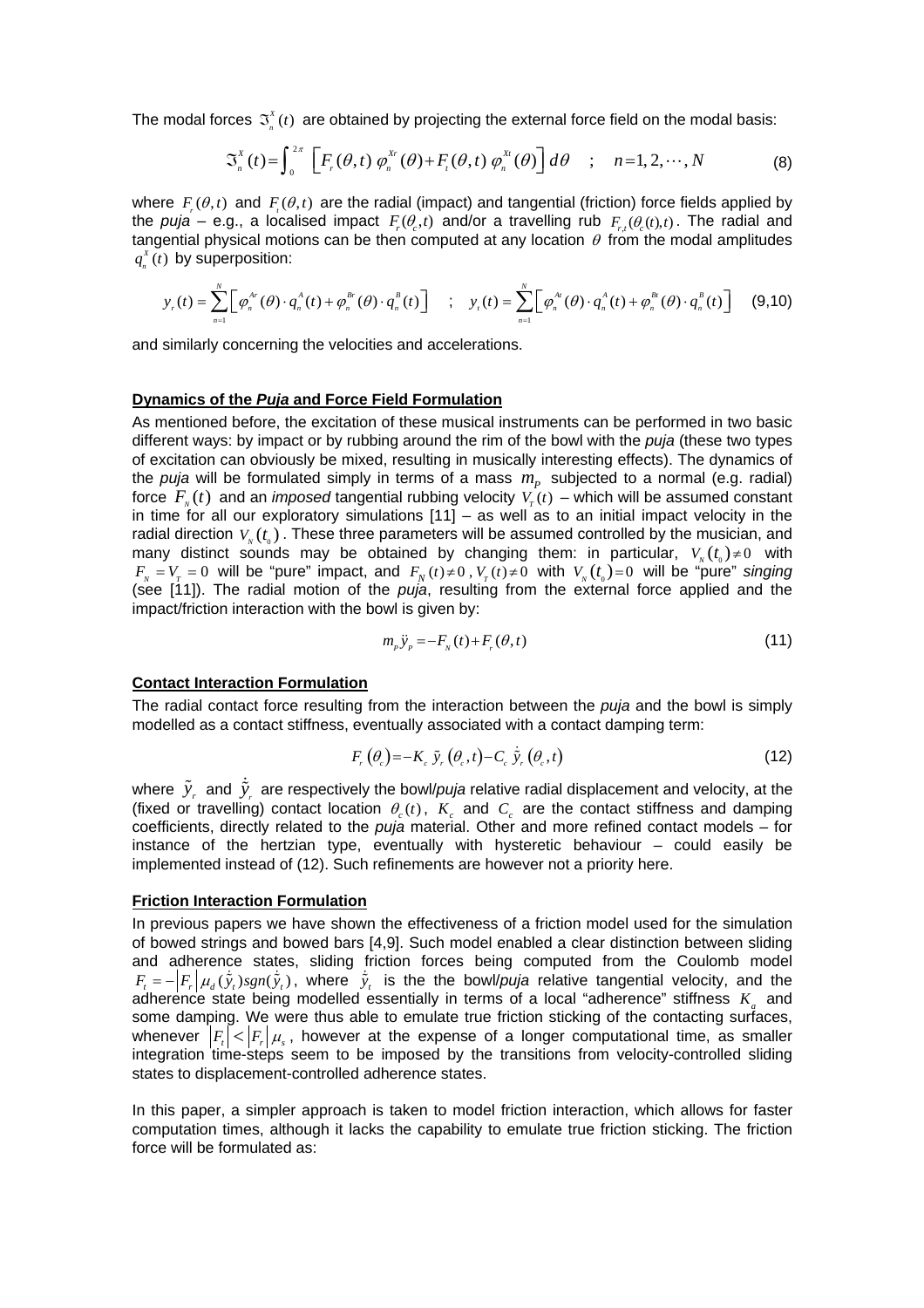$$
\begin{cases}\nF_{i}(\theta_{c},t) = -\left|F_{i}(\theta_{c},t)\right| \mu_{d}\left(\dot{\tilde{y}}_{t}(\theta_{c},t)\right)sgn\left(\dot{\tilde{y}}_{t}(\theta_{c},t)\right), \text{ if } \left|\dot{\tilde{y}}_{t}(\theta_{c},t)\right| \geq \varepsilon \\
F_{i}(\theta_{c},t) = -\left|F_{i}(\theta_{c},t)\right| \mu_{s} \dot{\tilde{y}}_{t}(\theta_{c},t) / \varepsilon, \text{ if } \left|\dot{\tilde{y}}_{t}(\theta_{c},t)\right| < \varepsilon\n\end{cases}
$$
\n(13)

where  $\mu_s$  is a "static" friction coefficient and  $\mu_d(\dot{\tilde{\chi}}_t)$  is a "dynamic" friction coefficient, which depends on the *puja*/bowl relative surface velocity  $\tilde{y}_t$ . We will use the following model:

$$
\mu_d(\dot{\tilde{y}}_t) = \mu_\infty + (\mu_s - \mu_\infty) \exp\left(-C \left| \dot{\tilde{y}}_t(\theta_c, t) \right| \right) \tag{14}
$$

where,  $0\leq\mu_{_{\infty}}\leq\mu_{_s}$  is an asymptotic lower limit of the friction coefficient when  $\left|\,\ddot{\tilde{y}}_t\,\right|\to\infty$  , and parameter *C* controls the decay rate of the friction coefficient with the relative sliding velocity, as shown in the typical plot of Figure 5(a). This model can be fitted to the available experimental friction data (obtained under the assumption of instantaneous velocity-dependence), by adjusting the empirical constants  $\mu_s$ ,  $\mu_w$  and C.

Notice that both equations (13) correspond to velocity-controlled friction forces. For values of  $\dot{\tilde{y}}_i$ outside the interval  $[-\varepsilon, \varepsilon]$ , the first equation simply states Coulomb's model for sliding. Inside the interval  $[-\varepsilon, \varepsilon]$ , the second equation models a state of *pseudo-adherence* at very low tangential velocities. Obviously,  $\varepsilon$  acts as a regularization parameter for the friction force law, which replaces the "zero-velocity" discontinuity (which renders the adherence state numerically tricky), as shown in Figure 5(b). This regularization method, extensively developed in [15], has been often used as a pragmatic way to deal with friction phenomena in the context of dynamic problems. However, using this model, the friction force will always be zero at zero sliding velocity, inducing a relaxation on the "adherence" state (dependent on the magnitude of  $\varepsilon$ ), and therefore disabling a true sticking behaviour. How pernicious this effect may be is problemdependent – systems involving a prolonged adherence will obviously suffer more from the relaxation effect than systems which are sliding most of the time. These issues will be thoroughly discussed elsewhere. For the problem addressed here, we have obtained realistic results using formulation (13), for small enough values of the regularization domain (we used  $\pm \varepsilon \approx 10^{-4} \text{ ms}^{-1}$ ) – results which do not seem to critically depend on  $\varepsilon$  (within reasonable limits).



Figure 5 – Evolution of the friction coefficient with the contact relative tangential velocity ( $\mu_s$  = 0.2,  $\mu_s$  = 0.4,  $C$  = **10): (a) For -1<** *<sup>t</sup> y*  **<1; (b) For -0.01<** *<sup>t</sup> <sup>y</sup>* **<0.01** 

#### **Time-Step Integration**

For given external excitation and initial conditions, the previous system of equations is numerically integrated using an adequate time-step algorithm. Explicit integration methods are well suited for the contact/friction model developed here. In our implementation, we used a simple Verlet integration algorithm [10], which is a low-order explicit scheme.